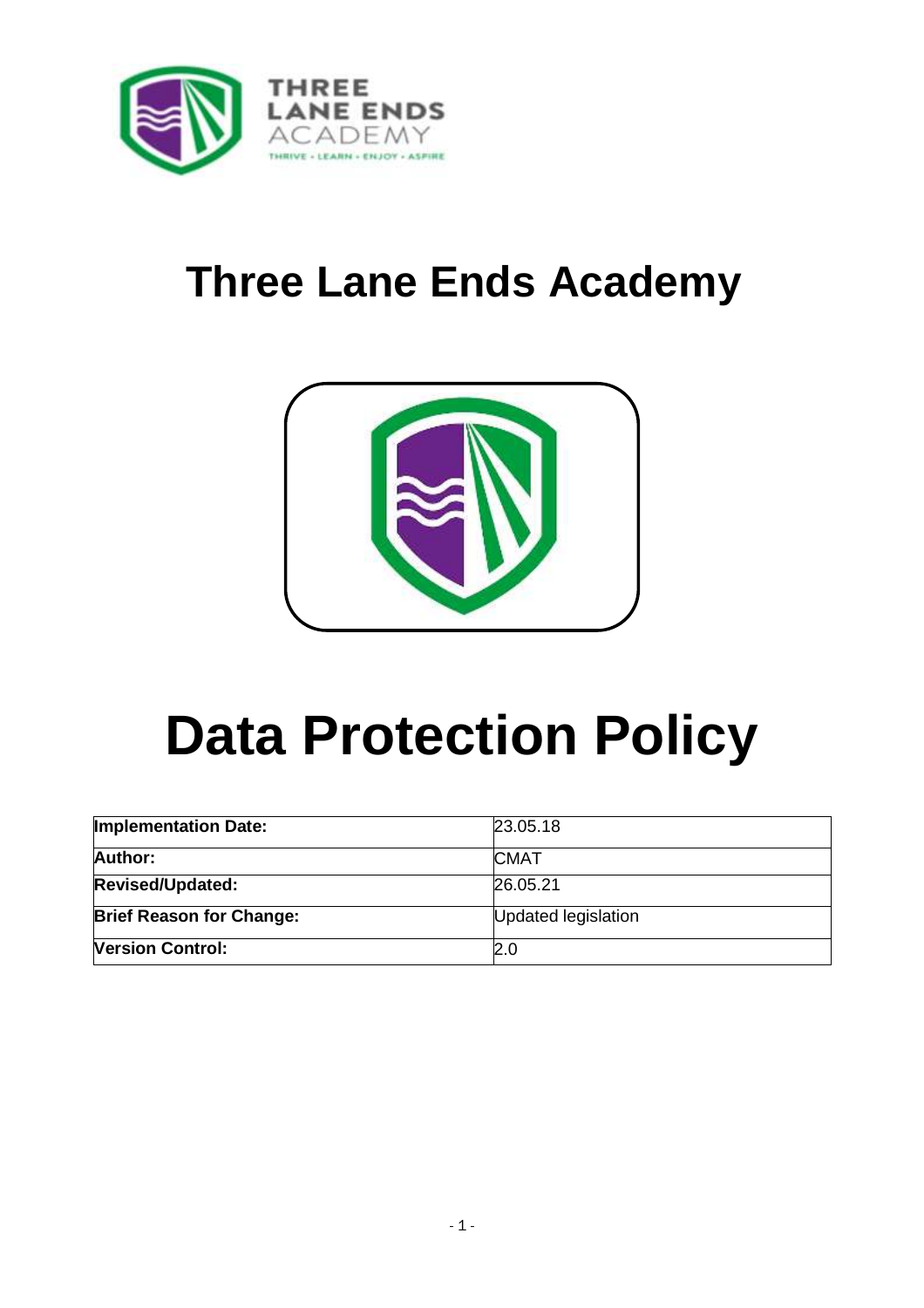## **Contents**

## **1. Aims**

Our school aims to ensure that all personal data collected about staff, pupils, parents, governors, visitors and other individuals is collected, stored and processed in accordance with the [General Data Protection](http://data.consilium.europa.eu/doc/document/ST-5419-2016-INIT/en/pdf)  [Regulation \(GDPR\)](http://data.consilium.europa.eu/doc/document/ST-5419-2016-INIT/en/pdf) and the expected provisions of the Data Protection Act 2018 (DPA 2018) as set out in the [Data Protection Bill.](https://publications.parliament.uk/pa/bills/cbill/2017-2019/0153/18153.pdf)

This policy applies to all personal data, regardless of whether it is in paper or electronic format.

## **2. Legislation and guidance**

This policy meets the requirements of the GDPR and the expected provisions of the DPA 2018. It is based on guidance published by the Information Commissioner's Office (ICO) on the [GDPR](https://ico.org.uk/for-organisations/guide-to-the-general-data-protection-regulation-gdpr/) and the ICO's code of [practice for subject access requests.](https://ico.org.uk/media/for-organisations/documents/2014223/subject-access-code-of-practice.pdf)

It meets the requirements of the **Protection of Freedoms Act 2012** when referring to our use of biometric data.

It also reflects the ICO's [code of practice](https://ico.org.uk/media/for-organisations/documents/1542/cctv-code-of-practice.pdf) for the use of surveillance cameras and personal information.

In addition, this policy complies with our funding agreement and articles of association.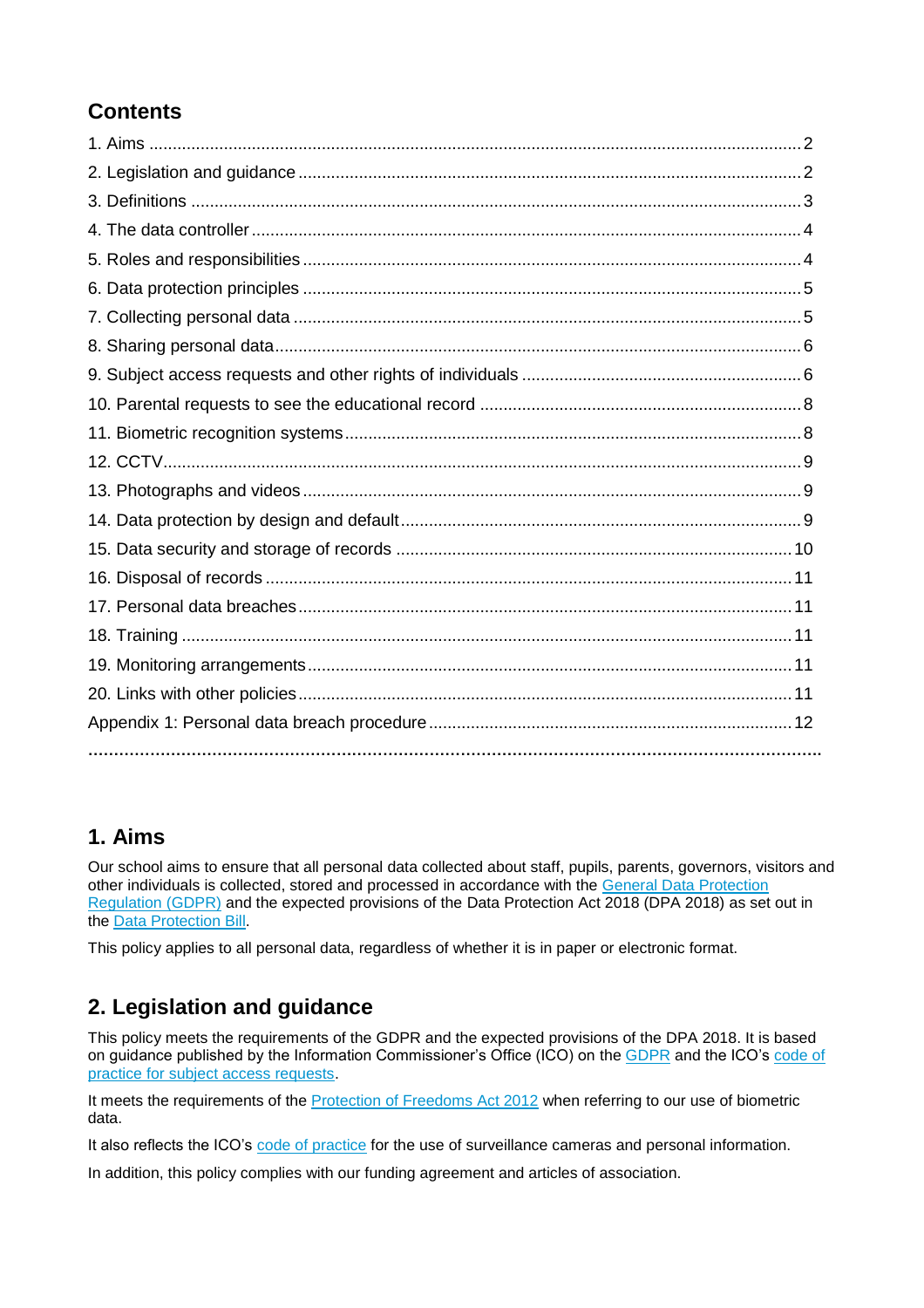

## **3. Definitions**

| Term                                | <b>Definition</b>                                                                                                                                                                                                                                                                                                                                                                                                                                                                                                    |
|-------------------------------------|----------------------------------------------------------------------------------------------------------------------------------------------------------------------------------------------------------------------------------------------------------------------------------------------------------------------------------------------------------------------------------------------------------------------------------------------------------------------------------------------------------------------|
| Personal data                       | Any information relating to an identified, or<br>identifiable, individual.<br>This may include the individual's:<br>Name (including initials)<br>$\bullet$<br>Identification number<br>Location data<br>Online identifier, such as a username<br>It may also include factors specific to the<br>individual's physical, physiological, genetic,<br>mental, economic, cultural or social identity.                                                                                                                     |
| Special categories of personal data | Personal data which is more sensitive and so<br>needs more protection, including information<br>about an individual's:<br>Racial or ethnic origin<br>$\bullet$<br>Political opinions<br>$\bullet$<br>Religious or philosophical beliefs<br>$\bullet$<br>Trade union membership<br>$\bullet$<br>Genetics<br>$\bullet$<br>Biometrics (such as fingerprints, retina<br>$\bullet$<br>and iris patterns), where used for<br>identification purposes<br>Health - physical or mental<br>٠<br>Sex life or sexual orientation |
| <b>Processing</b>                   | Anything done to personal data, such as<br>collecting, recording, organising, structuring,<br>storing, adapting, altering, retrieving, using,<br>disseminating, erasing or destroying.<br>Processing can be automated or manual.                                                                                                                                                                                                                                                                                     |
| Data subject                        | The identified or identifiable individual whose<br>personal data is held or processed.                                                                                                                                                                                                                                                                                                                                                                                                                               |

۰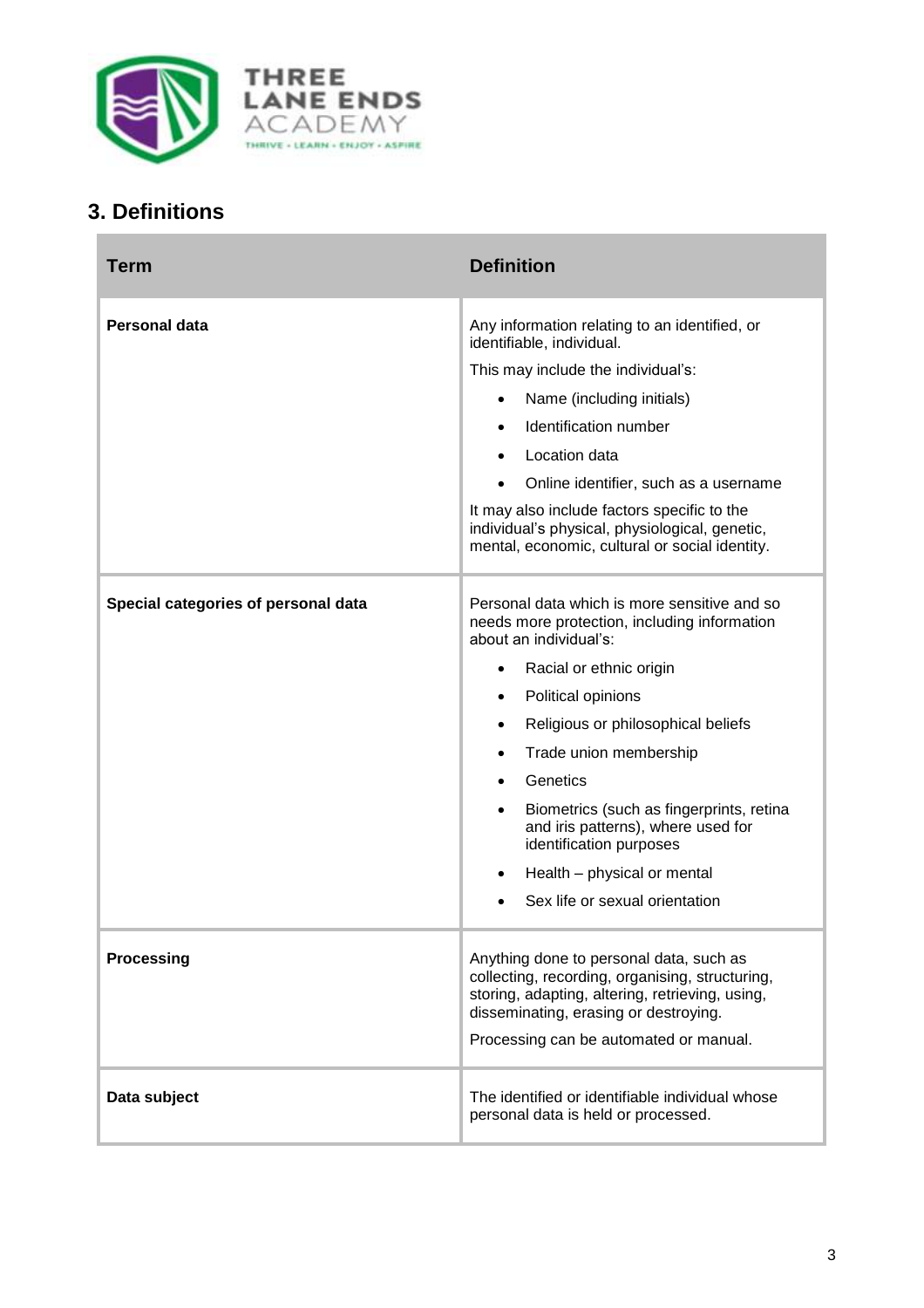

| Data controller      | A person or organisation that determines the<br>purposes and the means of processing of<br>personal data.                                               |
|----------------------|---------------------------------------------------------------------------------------------------------------------------------------------------------|
| Data processor       | A person or other body, other than an employee<br>of the data controller, who processes personal<br>data on behalf of the data controller.              |
| Personal data breach | A breach of security leading to the accidental or<br>unlawful destruction, loss, alteration, unauthorised<br>disclosure of, or access to personal data. |

## **4. The data controller**

Our school processes personal data relating to parents, pupils, staff, governors, visitors and others, and therefore is a data controller.

The school is registered as a data controller with the ICO and will renew this registration annually or as otherwise legally required.

## **5. Roles and responsibilities**

This policy applies to **all staff** employed by our school, and to external organisations or individuals working on our behalf. Staff who do not comply with this policy may face disciplinary action.

#### **5.1 Governing board**

The governing board has overall responsibility for ensuring that our school complies with all relevant data protection obligations.

#### **5.2 Data protection officer**

The data protection officer (DPO) is responsible for overseeing the implementation of this policy, monitoring our compliance with data protection law, and developing related policies and guidelines where applicable.

They will provide an annual report of their activities directly to the governing board and, where relevant, report to the board their advice and recommendations on school data protection issues.

The DPO is also the first point of contact for individuals whose data the school processes, and for the ICO.

Full details of the DPO's responsibilities are set out in their job description.

Our DPO is Sam Stevens and is contactable via dpo@castlefordacademy.com.

#### **5.3 Headteacher**

The headteacher acts as the representative of the data controller on a day-to-day basis.

#### **5.4 All staff**

Staff are responsible for:

- Collecting, storing and processing any personal data in accordance with this policy
- Informing the school of any changes to their personal data, such as a change of address
- Contacting the DPO in the following circumstances: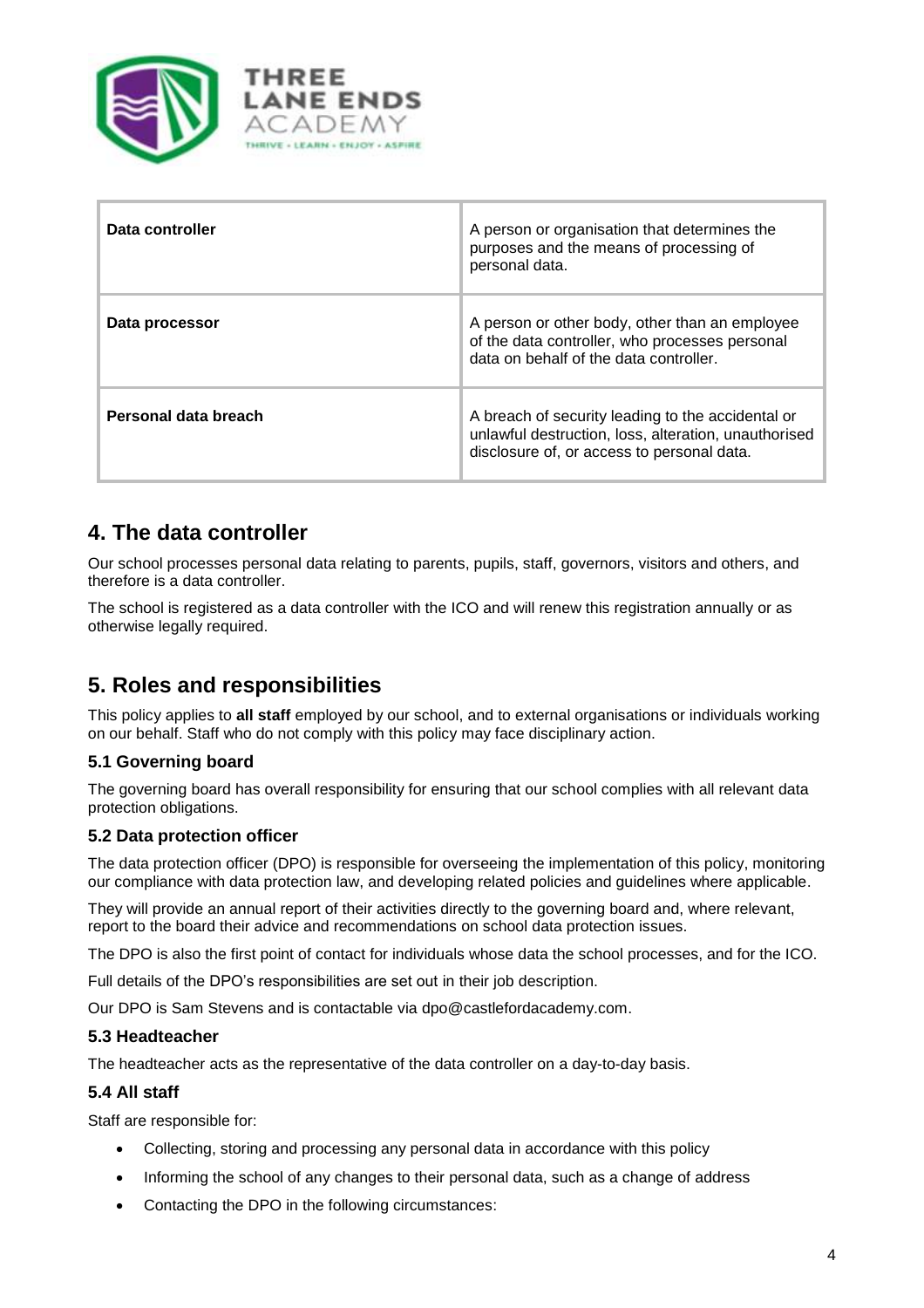

- $\circ$  With any questions about the operation of this policy, data protection law, retaining personal data or keeping personal data secure
- o If they have any concerns that this policy is not being followed
- $\circ$  If they are unsure whether or not they have a lawful basis to use personal data in a particular way
- o If there has been a data breach
- $\circ$  Whenever they are engaging in a new activity that may affect the privacy rights of individuals
- o If they need help with any contracts or sharing personal data with third parties

## **6. Data protection principles**

The GDPR is based on data protection principles that our school must comply with.

The principles say that personal data must be:

- Processed lawfully, fairly and in a transparent manner
- Collected for specified, explicit and legitimate purposes
- Adequate, relevant and limited to what is necessary to fulfil the purposes for which it is processed
- Accurate and, where necessary, kept up to date
- Kept for no longer than is necessary for the purposes for which it is processed
- Processed in a way that ensures it is appropriately secure

This policy sets out how the school aims to comply with these principles.

## **7. Collecting personal data**

#### **7.1 Lawfulness, fairness and transparency**

We will only process personal data where we have one of 6 'lawful bases' (legal reasons) to do so under data protection law:

- The data needs to be processed so that the school can **fulfil a contract** with the individual, or the individual has asked the school to take specific steps before entering into a contract
- The data needs to be processed so that the school can **comply with a legal obligation**
- The data needs to be processed to ensure the **vital interests** of the individual e.g. to protect someone's life
- The data needs to be processed so that the school, as a public authority, can perform a task **in the public interest,** and carry out its official functions
- The data needs to be processed for the **legitimate interests** of the school or a third party (provided the individual's rights and freedoms are not overridden)
- The individual (or their parent/carer when appropriate in the case of a pupil) has freely given clear **consent**

For special categories of personal data, we will also meet one of the special category conditions for processing which are set out in the GDPR and Data Protection Act 2018.

If we offer online services to pupils, such as classroom apps, and we intend to rely on consent as a basis for processing, we will get parental consent where the pupil is under 13 (except for online counselling and preventive services).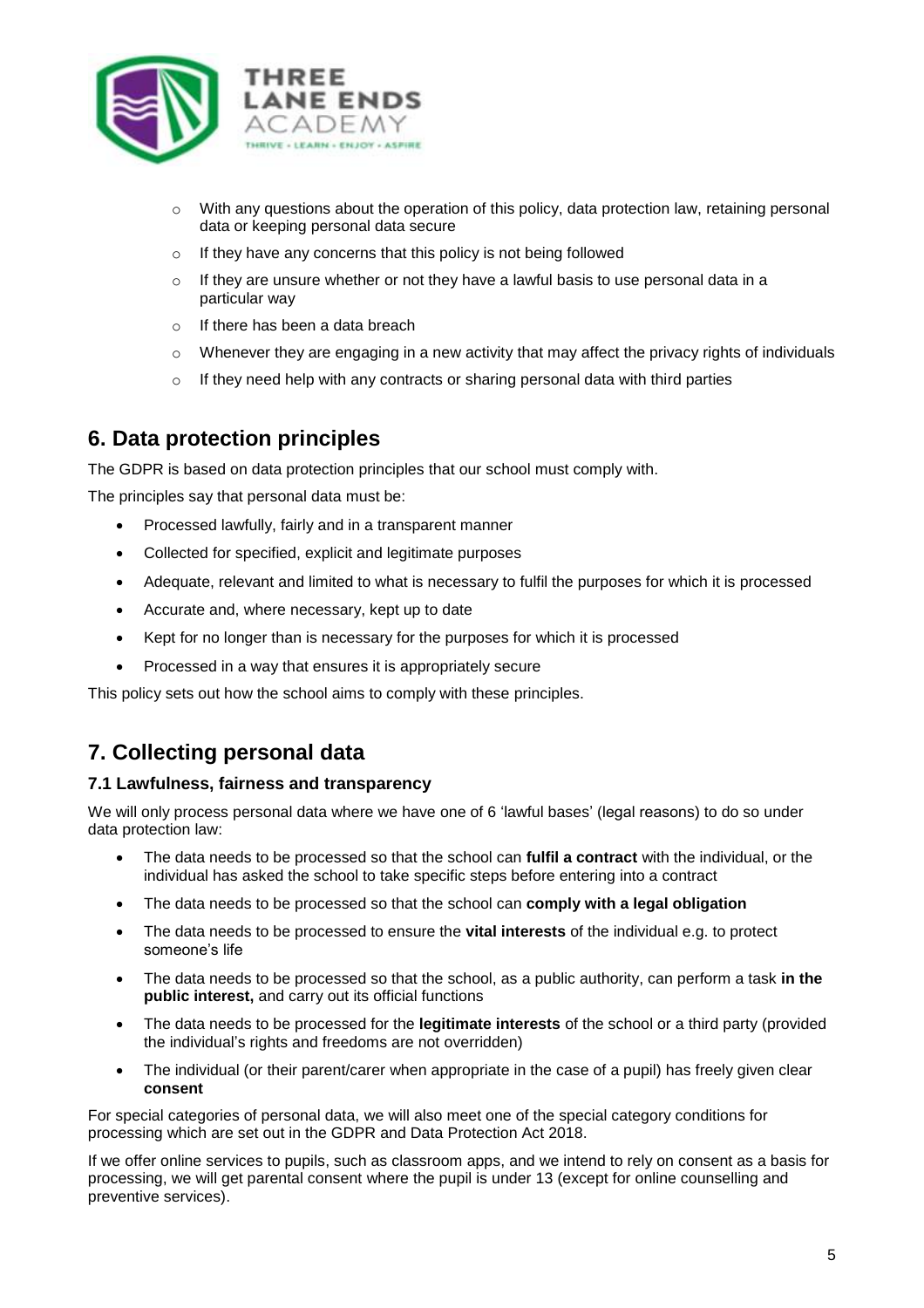

Whenever we first collect personal data directly from individuals, we will provide them with the relevant information required by data protection law.

#### **7.2 Limitation, minimisation and accuracy**

We will only collect personal data for specified, explicit and legitimate reasons. We will explain these reasons to the individuals when we first collect their data.

If we want to use personal data for reasons other than those given when we first obtained it, we will inform the individuals concerned before we do so, and seek consent where necessary.

Staff must only process personal data where it is necessary in order to do their jobs.

When staff no longer need the personal data they hold, they must ensure it is deleted or anonymised. This will be done in accordance with the school's [record retention schedule/records management policy].

## **8. Sharing personal data**

We will not normally share personal data with anyone else, but may do so where:

- There is an issue with a pupil or parent/carer that puts the safety of our staff at risk
- We need to liaise with other agencies we will seek consent as necessary before doing this
- Our suppliers or contractors need data to enable us to provide services to our staff and pupils for example, IT companies. When doing this, we will:
	- $\circ$  Only appoint suppliers or contractors which can provide sufficient guarantees that they comply with data protection law
	- o Establish a data sharing agreement with the supplier or contractor, either in the contract or as a standalone agreement, to ensure the fair and lawful processing of any personal data we share
	- $\circ$  Only share data that the supplier or contractor needs to carry out their service, and information necessary to keep them safe while working with us

We will also share personal data with law enforcement and government bodies where we are legally required to do so, including for:

- The prevention or detection of crime and/or fraud
- The apprehension or prosecution of offenders
- The assessment or collection of tax owed to HMRC
- In connection with legal proceedings
- Where the disclosure is required to satisfy our safeguarding obligations
- Research and statistical purposes, as long as personal data is sufficiently anonymised or consent has been provided

We may also share personal data with emergency services and local authorities to help them to respond to an emergency situation that affects any of our pupils or staff.

Where we transfer personal data to a country or territory outside the European Economic Area, we will do so in accordance with data protection law.

## **9. Subject access requests and other rights of individuals**

#### **9.1 Subject access requests**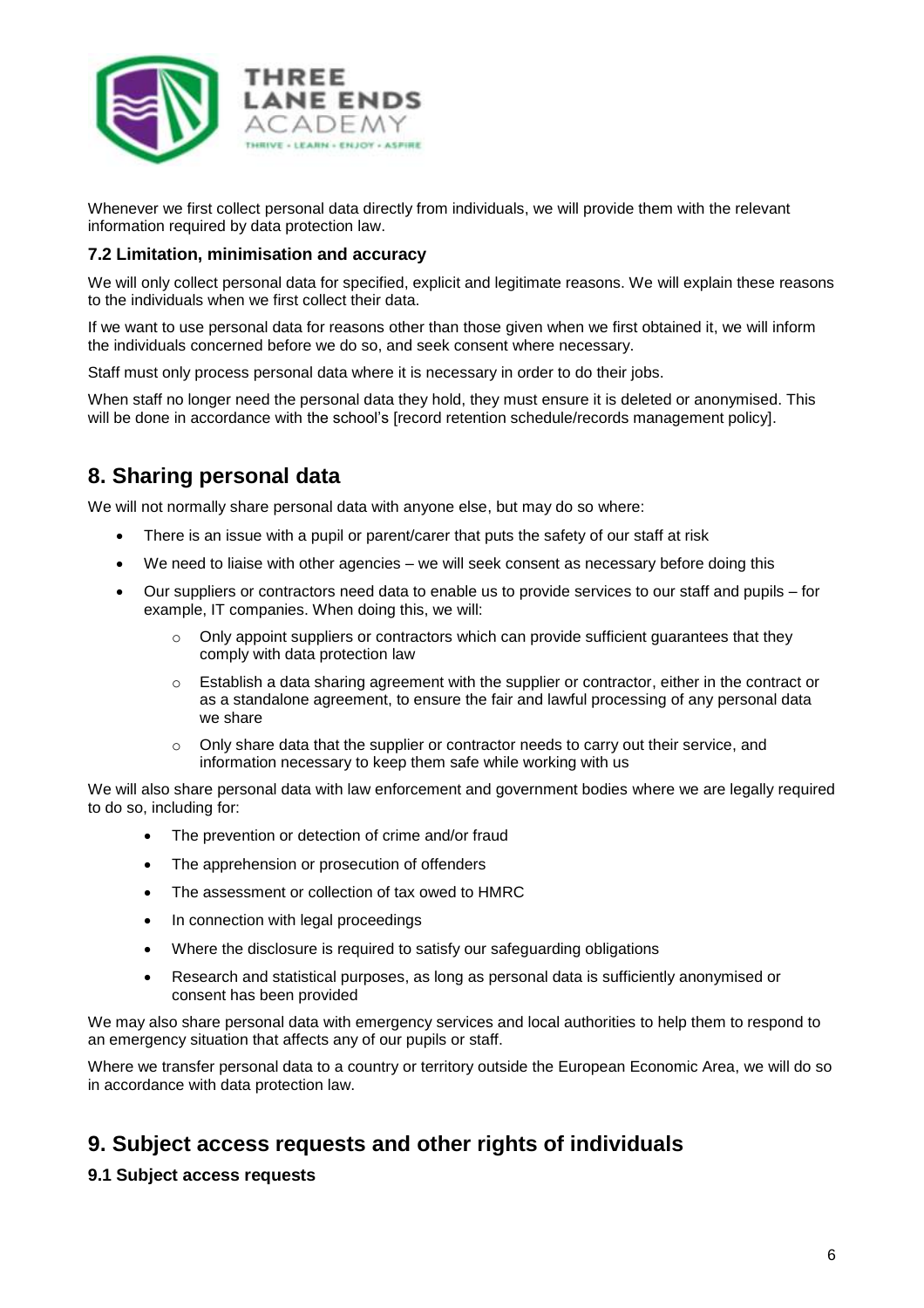

Individuals have a right to make a 'subject access request' to gain access to personal information that the school holds about them. This includes:

- Confirmation that their personal data is being processed
- Access to a copy of the data
- The purposes of the data processing
- The categories of personal data concerned
- Who the data has been, or will be, shared with
- How long the data will be stored for, or if this isn't possible, the criteria used to determine this period
- The source of the data, if not the individual
- Whether any automated decision-making is being applied to their data, and what the significance and consequences of this might be for the individual

Subject access requests must be submitted in writing, either by letter or email to the DPO. They should include:

- Name of individual
- Correspondence address
- Contact number and email address
- Details of the information requested

If staff receive a subject access request they must immediately forward it to the DPO.

#### **9.2 Children and subject access requests**

Personal data about a child belongs to that child, and not the child's parents or carers. For a parent or carer to make a subject access request with respect to their child, the child must either be unable to understand their rights and the implications of a subject access request, or have given their consent.

Children aged 12 and above are generally regarded to be mature enough to understand their rights and the implications of a subject access request. Therefore, most subject access requests from parents or carers of pupils at our school may not be granted without the express permission of the pupil. This is not a rule and a pupil's ability to understand their rights will always be judged on a case-by-case basis.

#### **9.3 Responding to subject access requests**

When responding to requests, we:

- May ask the individual to provide 2 forms of identification
- May contact the individual via phone to confirm the request was made
- Will respond without delay and within 1 month of receipt of the request
- Will provide the information free of charge
- May tell the individual we will comply within 3 months of receipt of the request, where a request is complex or numerous. We will inform the individual of this within 1 month, and explain why the extension is necessary

We will not disclose information if it:

- Might cause serious harm to the physical or mental health of the pupil or another individual
- Would reveal that the child is at risk of abuse, where the disclosure of that information would not be in the child's best interests
- Is contained in adoption or parental order records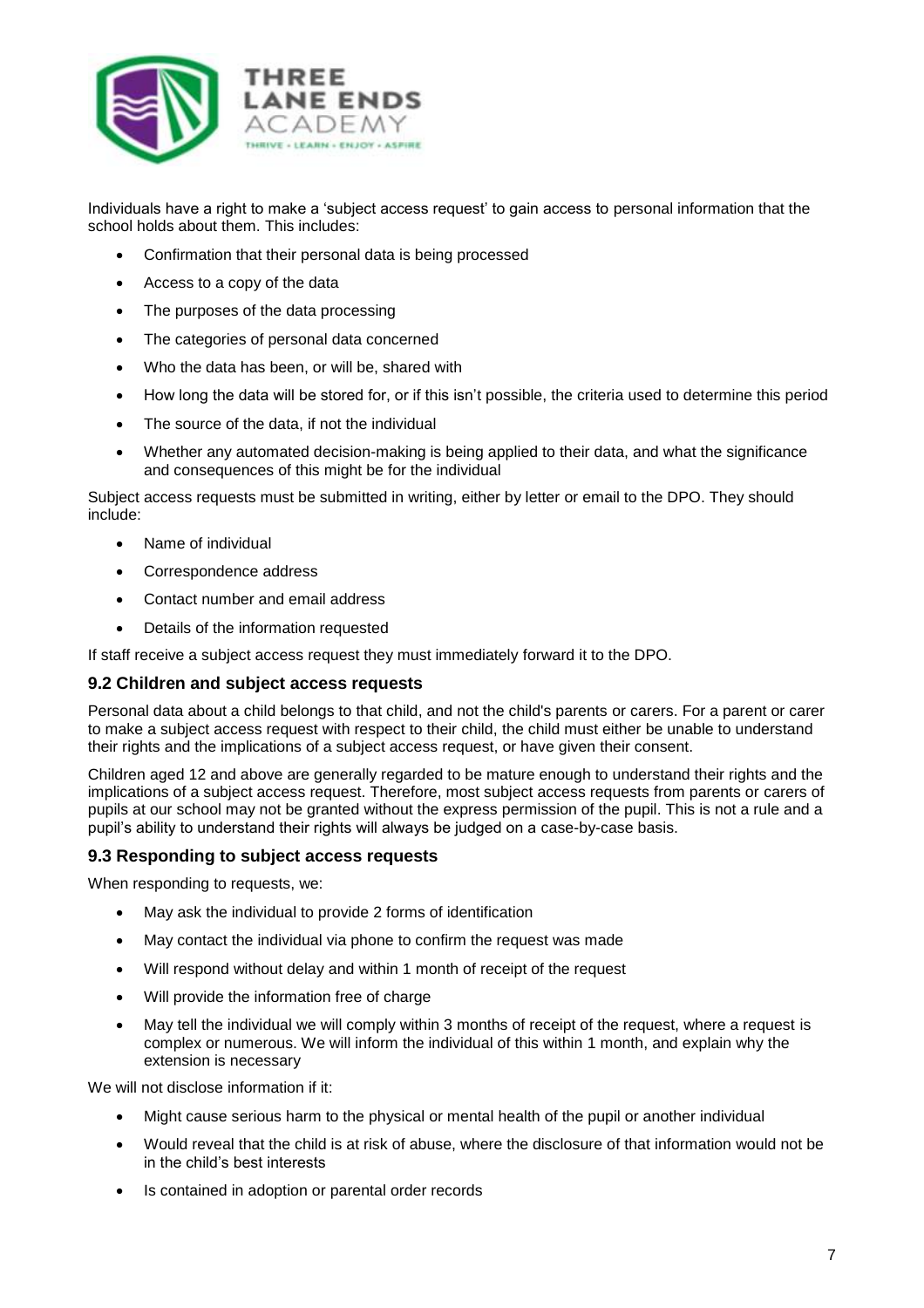

Is given to a court in proceedings concerning the child

If the request is unfounded or excessive, we may refuse to act on it, or charge a reasonable fee which takes into account administrative costs.

A request will be deemed to be unfounded or excessive if it is repetitive, or asks for further copies of the same information.

When we refuse a request, we will tell the individual why, and tell them they have the right to complain to the ICO.

#### **9.4 Other data protection rights of the individual**

In addition to the right to make a subject access request (see above), and to receive information when we are collecting their data about how we use and process it (see section 7), individuals also have the right to:

- Withdraw their consent to processing at any time
- Ask us to rectify, erase or restrict processing of their personal data, or object to the processing of it (in certain circumstances)
- Prevent use of their personal data for direct marketing
- Challenge processing which has been justified on the basis of public interest
- Request a copy of agreements under which their personal data is transferred outside of the European Economic Area
- Object to decisions based solely on automated decision making or profiling (decisions taken with no human involvement, that might negatively affect them)
- Prevent processing that is likely to cause damage or distress
- Be notified of a data breach in certain circumstances
- Make a complaint to the ICO
- Ask for their personal data to be transferred to a third party in a structured, commonly used and machine-readable format (in certain circumstances)

Individuals should submit any request to exercise these rights to the DPO. If staff receive such a request, they must immediately forward it to the DPO.

## **10. Parental requests to see the educational record**

Parents, or those with parental responsibility, have a right to free access to their child's educational record (which includes most information about a pupil) within 15 school days of receipt of a written request.

*Academies, including free schools, and independent schools: there is no automatic parental right of access to the educational record in your setting, but you may choose to provide this. Set out your school's approach, explain whether charges apply, and explain how parents can make a request.*

## **11. Biometric recognition systems**

Where we use pupils' biometric data as part of an automated biometric recognition system (for example, pupils use finger prints to receive school dinners instead of paying with cash, we will comply with the requirements of the [Protection of Freedoms Act 2012.](https://www.legislation.gov.uk/ukpga/2012/9/section/26)

Parents/carers will be notified before any biometric recognition system is put in place or before their child first takes part in it. The school will get written consent from at least one parent or carer before we take any biometric data from their child and first process it.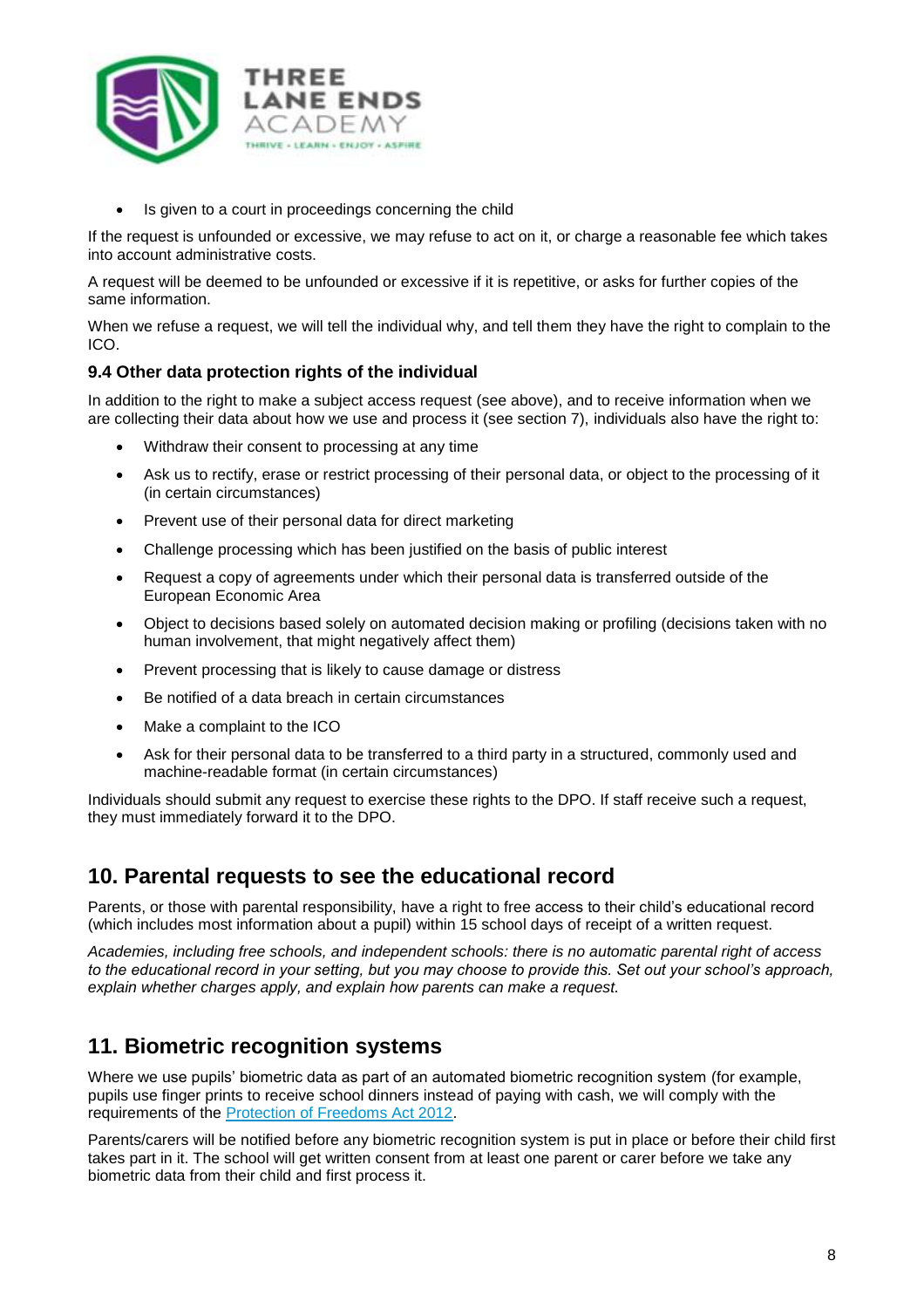

Parents/carers and pupils have the right to choose not to use the school's biometric system(s). We will provide alternative means of accessing the relevant services for those pupils. For example, pupils can use a unique pin number at each transaction if they wish.

Parents/carers and pupils can object to participation in the school's biometric recognition system(s), or withdraw consent, at any time, and we will make sure that any relevant data already captured is deleted.

As required by law, if a pupil refuses to participate in, or continue to participate in, the processing of their biometric data, we will not process that data irrespective of any consent given by the pupil's parent(s)/carer(s).

Where staff members or other adults use the school's biometric system(s), we will also obtain their consent before they first take part in it, and provide alternative means of accessing the relevant service if they object. Staff and other adults can also withdraw consent at any time, and the school will delete any relevant data already captured.

## **12. CCTV**

We use CCTV in various locations around the school site to ensure it remains safe. We will adhere to the ICO's [code of practice](https://ico.org.uk/media/for-organisations/documents/1542/cctv-code-of-practice.pdf) for the use of CCTV.

We do not need to ask individuals' permission to use CCTV, but we make it clear where individuals are being recorded. Security cameras are clearly visible and signs in place.

Any enquiries about the CCTV system should be directed to Jamie Randall, IT Systems Development Leader.

## **13. Photographs and videos**

As part of our school activities, we may take photographs and record images of individuals within our school.

We will obtain written consent from parents/carers, or pupils aged 18 and over, for photographs and videos to be taken of pupils for communication, marketing and promotional materials.

Where we need parental consent, we will clearly explain how the photograph and/or video will be used to both the parent/carer and pupil. Where we don't need parental consent, we will clearly explain to the pupil how the photograph and/or video will be used.

Uses may include:

- Within school on notice boards and in school magazines, brochures, newsletters, etc.
- Outside of school by external agencies such as the school photographer, newspapers, campaigns
- Online on our school website or social media pages

Consent can be refused or withdrawn at any time. If consent is withdrawn, we will delete the photograph or video and not distribute it further.

When using photographs and videos in this way we will not accompany them with any other personal information about the child, to ensure they cannot be identified.

See our child protection and safeguarding policy/photography policy/other relevant policy for more information on our use of photographs and videos.

## **14. Data protection by design and default**

We will put measures in place to show that we have integrated data protection into all of our data processing activities, including: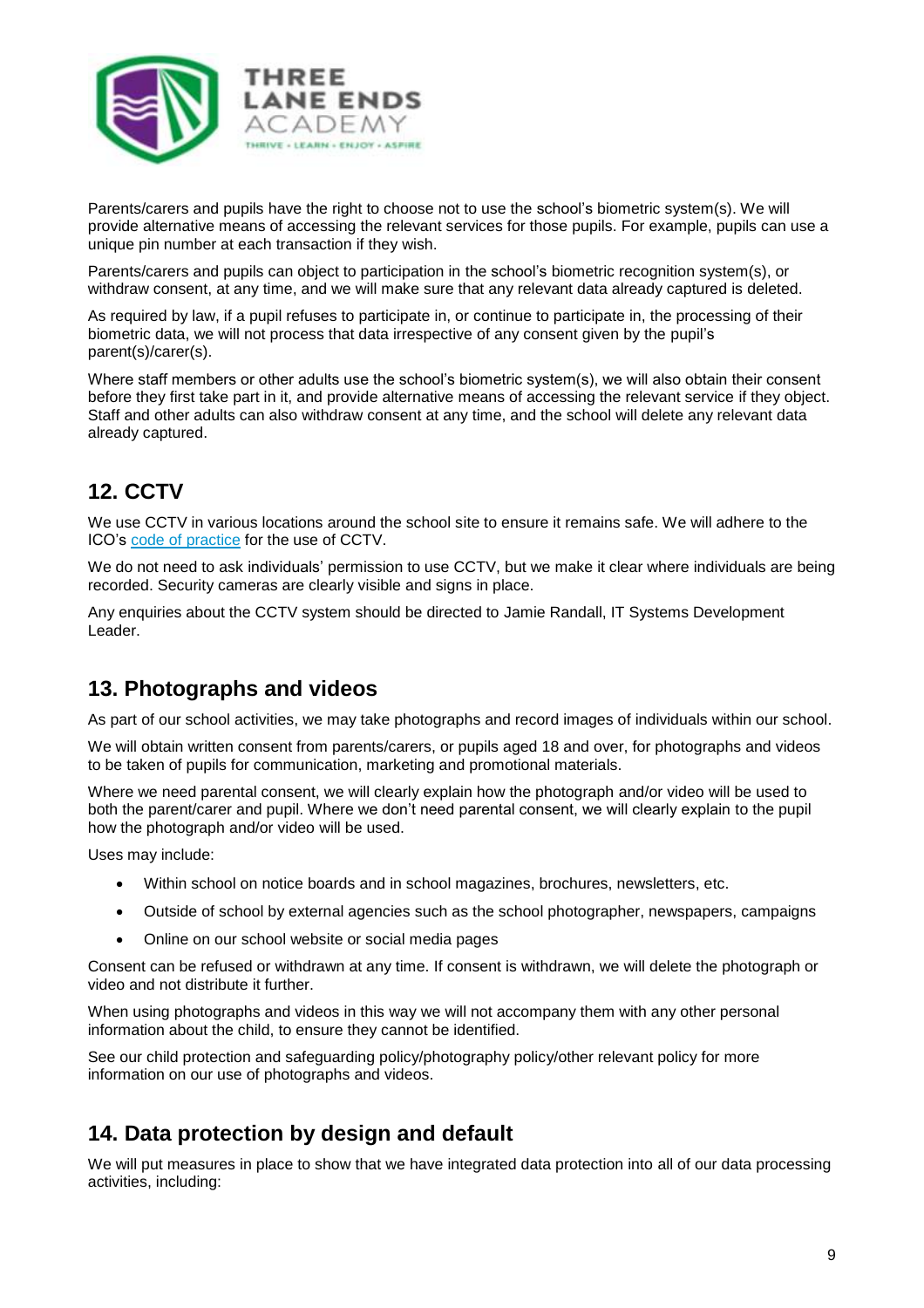

- Appointing a suitably qualified DPO, and ensuring they have the necessary resources to fulfil their duties and maintain their expert knowledge
- Only processing personal data that is necessary for each specific purpose of processing, and always in line with the data protection principles set out in relevant data protection law (see section 6)
- Completing privacy impact assessments where the school's processing of personal data presents a high risk to rights and freedoms of individuals, and when introducing new technologies (the DPO will advise on this process)
- Integrating data protection into internal documents including this policy, any related policies and privacy notices
- Regularly training members of staff on data protection law, this policy, any related policies and any other data protection matters; we will also keep a record of attendance
- Regularly conducting reviews and audits to test our privacy measures and make sure we are compliant
- Maintaining records of our processing activities, including:
	- For the benefit of data subjects, making available the name and contact details of our school and DPO and all information we are required to share about how we use and process their personal data (via our privacy notices)
	- $\circ$  For all personal data that we hold, maintaining an internal record of the type of data, data subject, how and why we are using the data, any third-party recipients, how and why we are storing the data, retention periods and how we are keeping the data secure

## **15. Data security and storage of records**

We will protect personal data and keep it safe from unauthorised or unlawful access, alteration, processing or disclosure, and against accidental or unlawful loss, destruction or damage.

In particular:

- Paper-based records and portable electronic devices, such as laptops and hard drives that contain personal data are kept under lock and key when not in use
- Papers containing confidential personal data must not be left on office and classroom desks, on staffroom tables, pinned to notice/display boards, or left anywhere else where there is general access
- Where personal information needs to be taken off site, staff must sign it in and out from the school office
- Passwords that are at least 8 characters long containing letters and numbers are used to access school computers, laptops and other electronic devices. Staff and pupils are reminded to change their passwords at regular intervals
- Encryption software is used to protect all portable devices and removable media, such as laptops and USB devices
- Staff, pupils or governors who store personal information on their personal devices are expected to follow the same security procedures as for school-owned equipment (see our [online safety policy/ICT policy/acceptable use agreement/policy on acceptable use])
- Where we need to share personal data with a third party, we carry out due diligence and take reasonable steps to ensure it is stored securely and adequately protected (see section 8)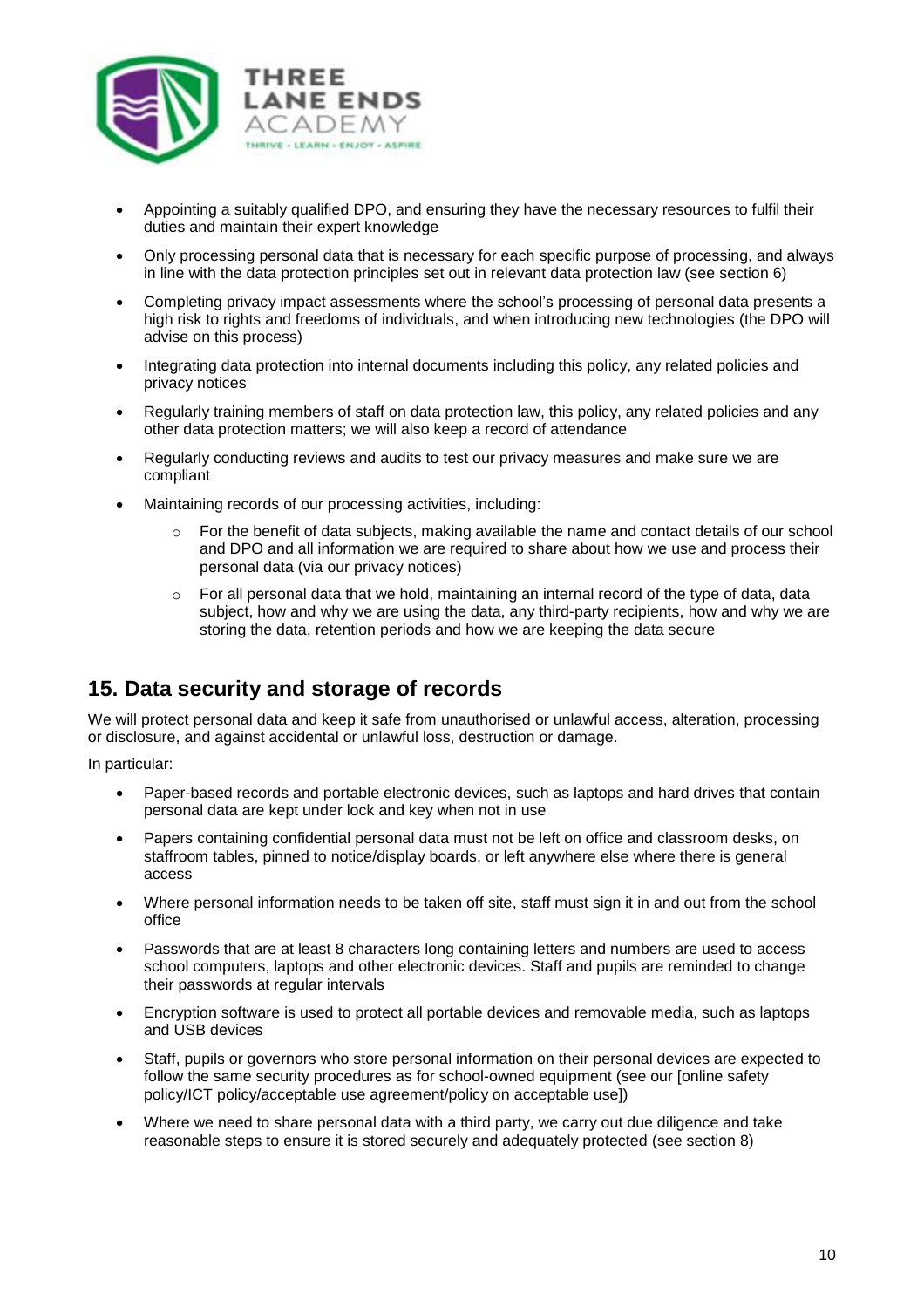

## **16. Disposal of records**

Personal data that is no longer needed will be disposed of securely. Personal data that has become inaccurate or out of date will also be disposed of securely, where we cannot or do not need to rectify or update it.

For example, we will shred or incinerate paper-based records, and overwrite or delete electronic files. We may also use a third party to safely dispose of records on the school's behalf. If we do so, we will require the third party to provide sufficient guarantees that it complies with data protection law.

## **17. Personal data breaches**

The school will make all reasonable endeavours to ensure that there are no personal data breaches.

In the unlikely event of a suspected data breach, we will follow the procedure set out in appendix 1.

When appropriate, we will report the data breach to the ICO within 72 hours. Such breaches in a school context may include, but are not limited to:

- A non-anonymised dataset being published on the school website which shows the exam results of pupils eligible for the pupil premium
- Safeguarding information being made available to an unauthorised person
- The theft of a school laptop containing non-encrypted personal data about pupils

## **18. Training**

All staff and governors are provided with data protection information as part of their induction process.

Data protection will also form part of continuing professional development, where changes to legislation, guidance or the school's processes make it necessary.

## **19. Monitoring arrangements**

The DPO is responsible for monitoring and reviewing this policy.

This policy will be reviewed and updated if necessary when the Data Protection Bill receives royal assent and becomes law (as the Data Protection Act 2018) – if any changes are made to the bill that affect our school's practice. Otherwise, or from then on, this policy will be reviewed **at least every 2 years** and shared with the full governing board.

## **20. Links with other policies**

This data protection policy is linked to our:

Freedom of information publication scheme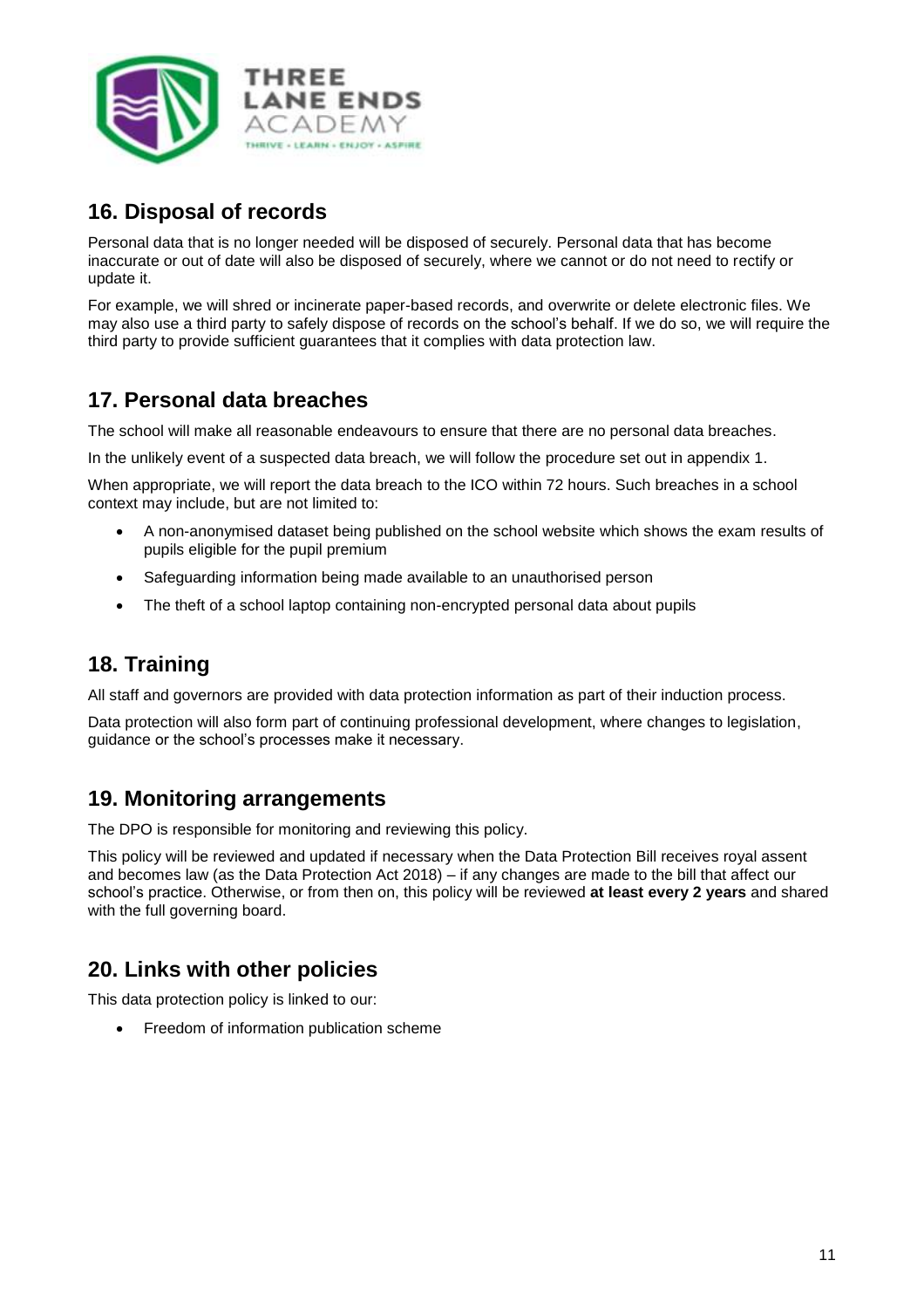

## **Appendix 1: Personal data breach procedure**

This procedure is based on [guidance on personal data breaches](https://ico.org.uk/for-organisations/guide-to-the-general-data-protection-regulation-gdpr/personal-data-breaches/) produced by the ICO.

- On finding or causing a breach, or potential breach, the staff member or data processor must immediately notify the DPO
- The DPO will investigate the report, and determine whether a breach has occurred. To decide, the DPO will consider whether personal data has been accidentally or unlawfully:
	- o Lost
	- o Stolen
	- o Destroyed
	- o Altered
	- o Disclosed or made available where it should not have been
	- o Made available to unauthorised people
- The DPO will alert the headteacher and the chair of governing board
- The DPO will make all reasonable efforts to contain and minimise the impact of the breach, assisted by relevant staff members or data processors where necessary. (Actions relevant to specific data types are set out at the end of this procedure)
- The DPO will assess the potential consequences, based on how serious they are, and how likely they are to happen
- The DPO will work out whether the breach must be reported to the ICO. This must be judged on a case-by-case basis. To decide, the DPO will consider whether the breach is likely to negatively affect people's rights and freedoms, and cause them any physical, material or non-material damage (e.g. emotional distress), including through:
	- o Loss of control over their data
	- o Discrimination
	- o Identify theft or fraud
	- **Financial loss**
	- o Unauthorised reversal of pseudonymisation (for example, key-coding)
	- o Damage to reputation
	- o Loss of confidentiality
	- o Any other significant economic or social disadvantage to the individual(s) concerned

If it's likely that there will be a risk to people's rights and freedoms, the DPO must notify the ICO.

- The DPO will document the decision (either way), in case it is challenged at a later date by the ICO or an individual affected by the breach. Documented decisions are This will be stored on the schools server and password protected.
- Where the ICO must be notified, the DPO will do this via the ['report a breach' page of the ICO](https://ico.org.uk/for-organisations/report-a-breach/)  [website](https://ico.org.uk/for-organisations/report-a-breach/) within 72 hours. As required, the DPO will set out:
	- $\circ$  A description of the nature of the personal data breach including, where possible:
		- The categories and approximate number of individuals concerned
		- **The categories and approximate number of personal data records concerned**
	- o The name and contact details of the DPO
	- o A description of the likely consequences of the personal data breach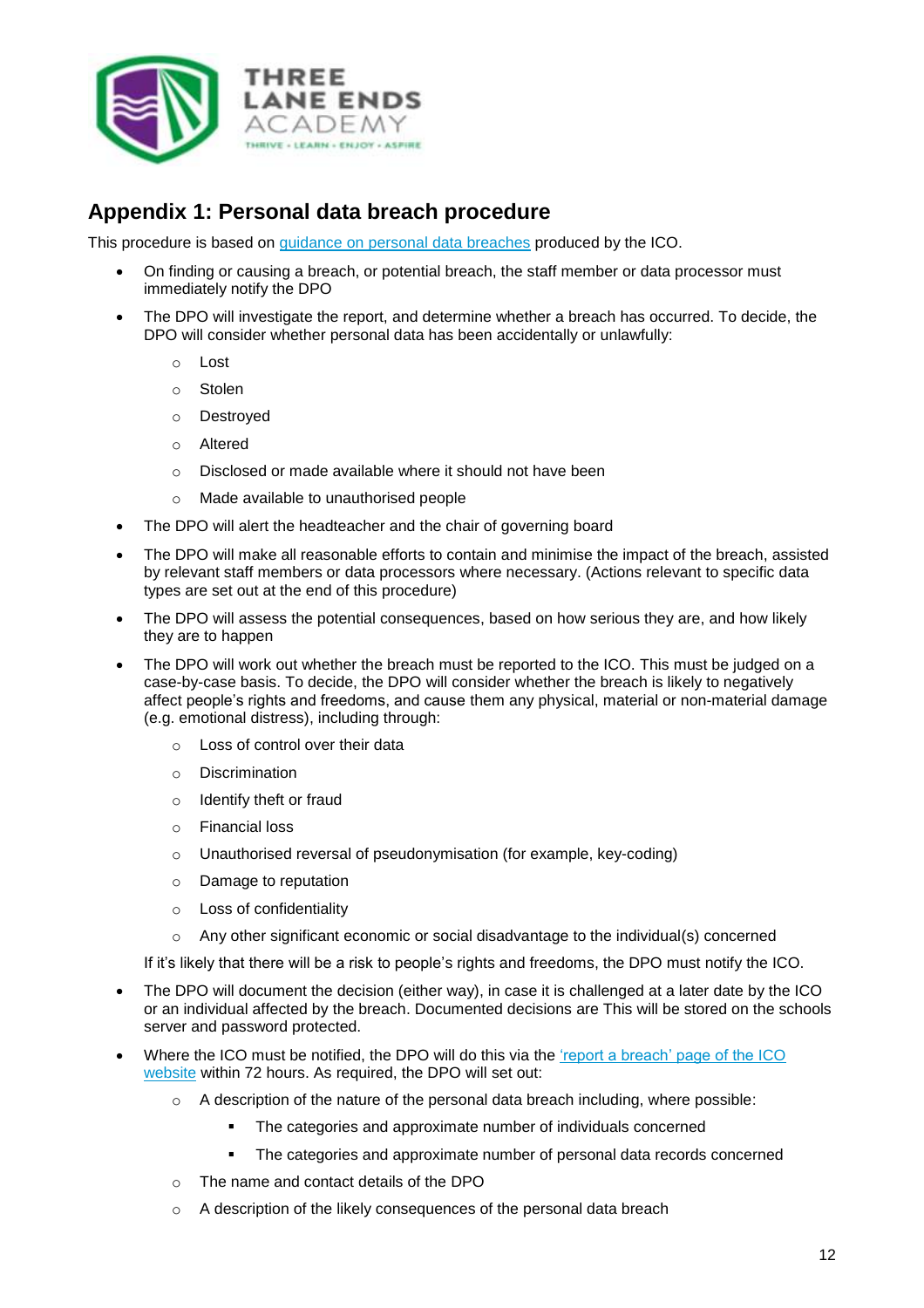

- $\circ$  A description of the measures that have been, or will be taken, to deal with the breach and mitigate any possible adverse effects on the individual(s) concerned
- If all the above details are not yet known, the DPO will report as much as they can within 72 hours. The report will explain that there is a delay, the reasons why, and when the DPO expects to have further information. The DPO will submit the remaining information as soon as possible
- The DPO will also assess the risk to individuals, again based on the severity and likelihood of potential or actual impact. If the risk is high, the DPO will promptly inform, in writing, all individuals whose personal data has been breached. This notification will set out:
	- o The name and contact details of the DPO
	- o A description of the likely consequences of the personal data breach
	- $\circ$  A description of the measures that have been, or will be, taken to deal with the data breach and mitigate any possible adverse effects on the individual(s) concerned
- The DPO will notify any relevant third parties who can help mitigate the loss to individuals for example, the police, insurers, banks or credit card companies
- The DPO will document each breach, irrespective of whether it is reported to the ICO. For each breach, this record will include the:
	- o Facts and cause
	- o Effects
	- $\circ$  Action taken to contain it and ensure it does not happen again (such as establishing more robust processes or providing further training for individuals)

Records of all breaches will be stored on the schools server.

 The DPO and headteacher will meet to review what happened and how it can be stopped from happening again. This meeting will happen as soon as reasonably possible

#### **Actions to minimise the impact of data breaches**

We will take the actions set out below to mitigate the impact of different types of data breach, focusing especially on breaches involving particularly risky or sensitive information. We will review the effectiveness of these actions and amend them as necessary after any data breach.

#### *Sensitive information being disclosed via email (including safeguarding records)*

- *If special category data (sensitive information) is accidentally made available via email to unauthorised individuals, the sender must attempt to recall the email as soon as they become aware of the error*
- *Members of staff who receive personal data sent in error must alert the sender and the DPO as soon as they become aware of the error*
- *If the sender is unavailable or cannot recall the email for any reason, the DPO will ask the ICT department to recall it*
- In any cases where the recall is unsuccessful, the DPO will contact the relevant *unauthorised individuals who received the email, explain that the information was sent in error, and request that those individuals delete the information and do not share, publish, save or replicate it in any way*
- *The DPO will ensure we receive a written response from all the individuals who received the data, confirming that they have complied with this request*
- *The DPO will carry out an internet search to check that the information has not been made public; if it has, we will contact the publisher/website owner or administrator to request that the information is removed from their website and deleted*

*Other types of breach that you might want to consider could include:*